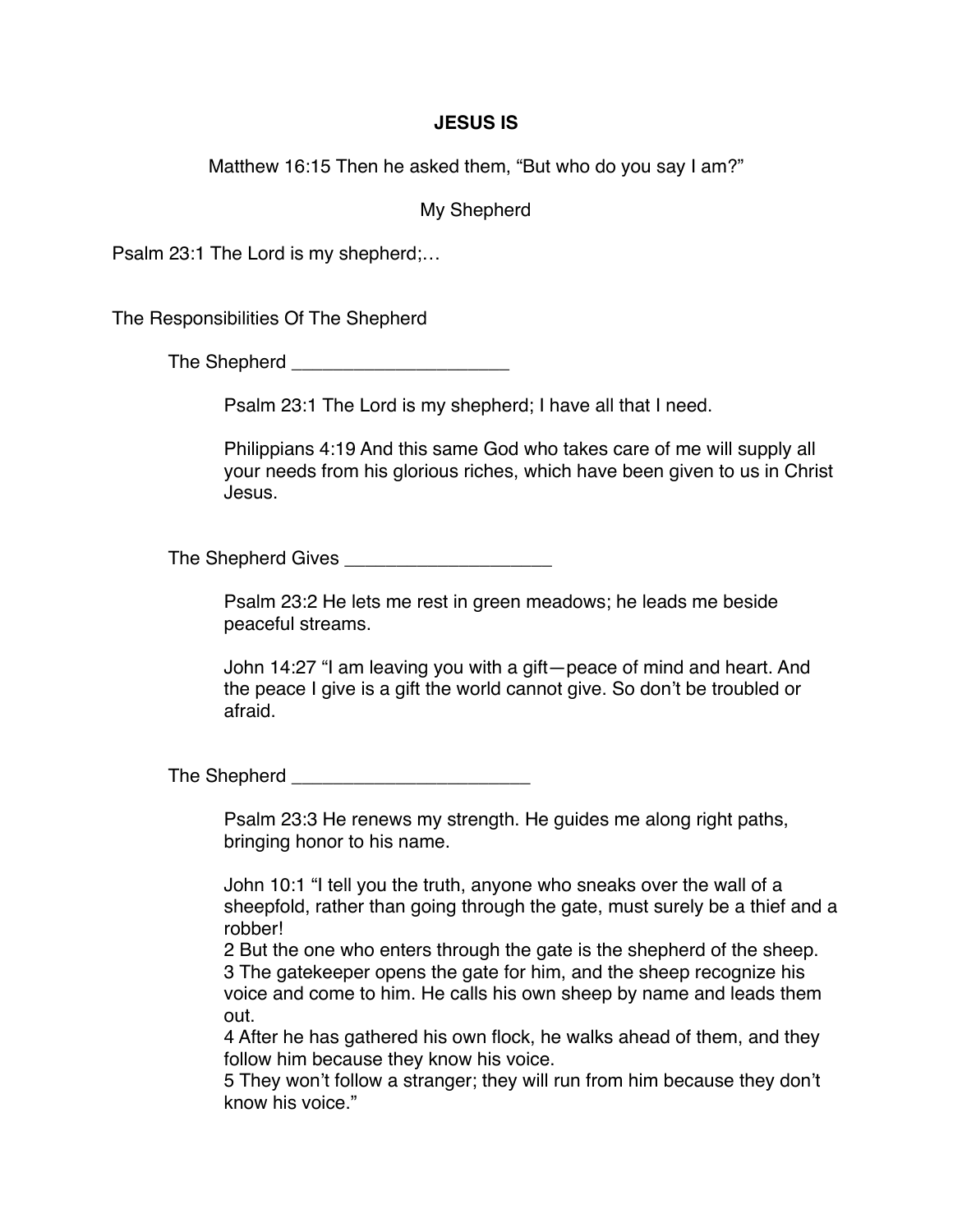The Shepherd **Example 20** 

Psalm 23:4 Even when I walk through the darkest valley, I will not be afraid, for you are close beside me. Your rod and your staff protect and comfort me.

John 10:11 "I am the good shepherd. The good shepherd sacrifices his life for the sheep.

The Shepherd \_\_\_\_\_\_\_\_\_\_\_\_\_\_\_\_\_\_\_\_\_\_\_

Psalm 23:5 You prepare a feast for me in the presence of my enemies. You honor me by anointing my head with oil. My cup overflows with blessings.

John 14:1 "Don't let your hearts be troubled. Trust in God, and trust also in me.

2 There is more than enough room in my Father's home. If this were not so, would I have told you that I am going to prepare a place for you? 3 When everything is ready, I will come and get you, so that you will always be with me where I am.

The Shepherd **Example 20** 

Psalm 23:6 Surely your goodness and unfailing love will pursue me all the days of my life, and I will live in the house of the Lord forever.

Hebrews 13:20 Now may the God of peace— who brought up from the dead our Lord Jesus, the great Shepherd of the sheep, and ratified an eternal covenant with his blood—

21 may he equip you with all you need for doing his will. May he produce in you, through the power of Jesus Christ, every good thing that is pleasing to him. All glory to him forever and ever! Amen.

My Response

Never **Never New Are Sheep** 

Psalm 100:3 Acknowledge that the Lord is God! He made us, and we are his. We are his people, the sheep of his pasture.